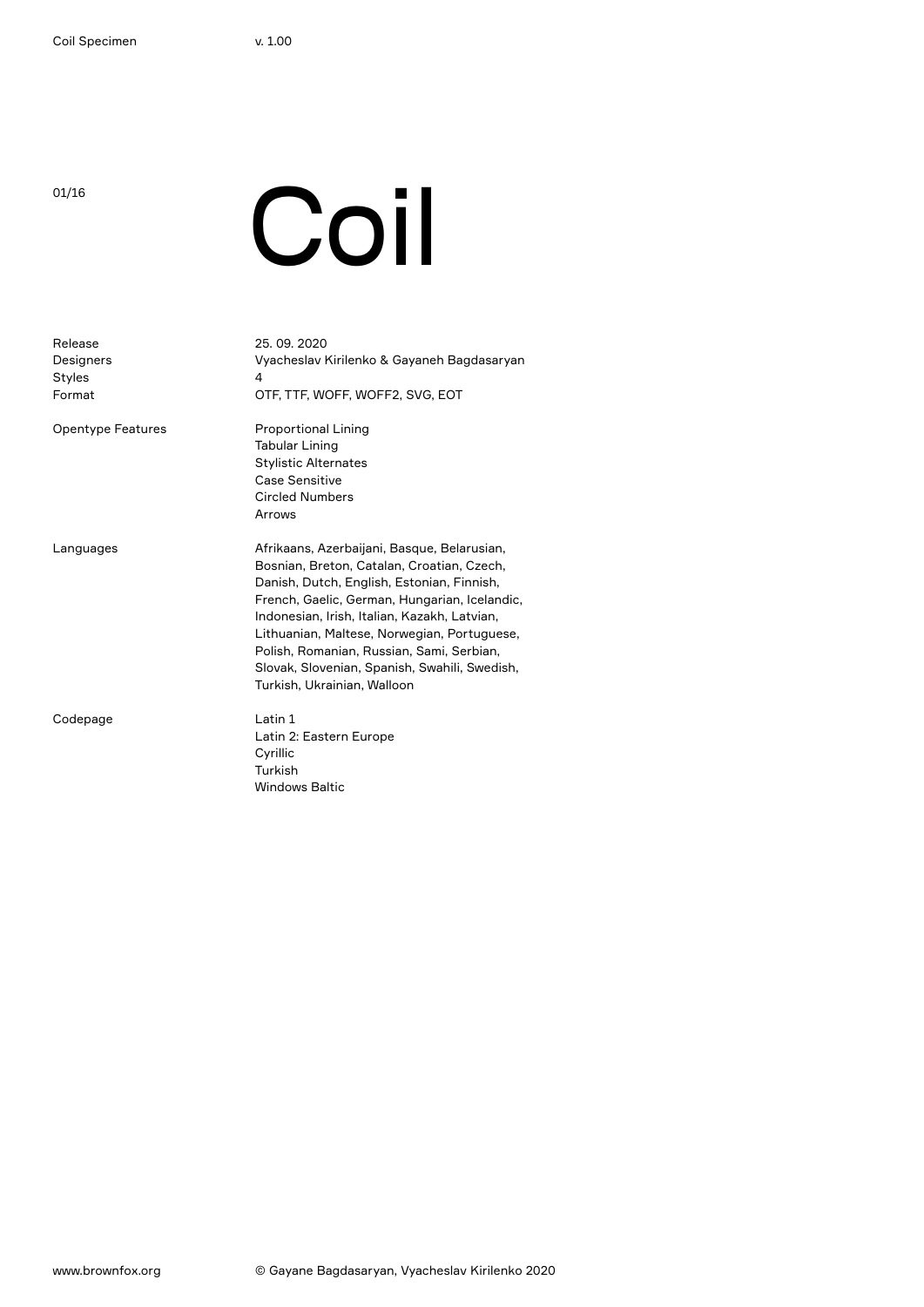02/16 Styles

# Coil Light Coil Regular Coil Medium **Coil Bold**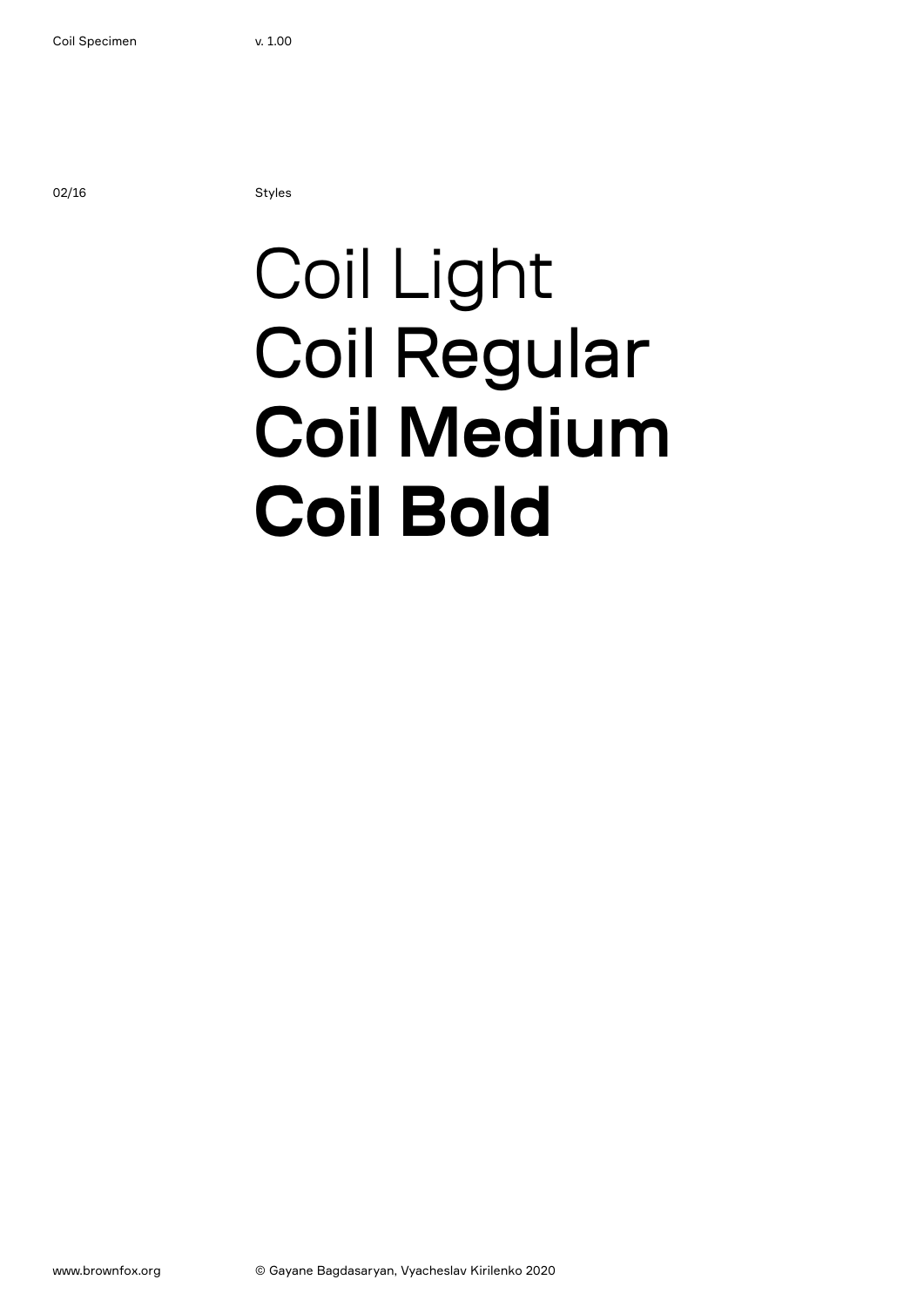03/16 Glyphs

| Latin Capitals                | ABCDEFGHIJKLMNOPQRSTUVWXYZ                     |
|-------------------------------|------------------------------------------------|
| Latin Lowercase               | abcdefghijklmnopqrstuvwxyz                     |
| <b>Proportional Lining</b>    | 0123456789                                     |
| <b>Tabular Lining</b>         | 0123456789                                     |
| <b>Stylistic Alternates</b>   | aàáâãäåāăg0                                    |
| Punctuation                   | !¡?¿?.,:;-—— •/\()[]{}¦ †‡****§"'';"",,<>«»_   |
| Miscellaneous                 | @&%‰^¶#©®®™№ <b>✓</b> XI<br>UdAAoO             |
| <b>Mathematical Operators</b> | Ω∆Ππ+-±×÷=≠<>≤≥~≈Σ⋅√μ∞∫◊°¬                     |
| Numerators, Denominators      | 1012345678910123456789                         |
| Superscript, Subscript        | H0123456789H0123456789                         |
| Ordinals                      | 1ao                                            |
| Fractions                     | 1/41/23/41/32/31/83/85/87/8                    |
| <b>Proportional Currency</b>  | \$€£¥₽₿¢f¤                                     |
| <b>Tabular Currency</b>       | \$€£¥₽₿¢f¤                                     |
| <b>Accented Capitals</b>      | <i><b>ÀÁÂÃÄÅĀĂAÅÆÆĆĈČĊÇĎĐÈÉÊĚËĒĔĖĘĜĞĠĢ</b></i> |
|                               | ĤĦÌÍĨĬĨĮİĴĶĹĻĽĿŁŃŇÑŅŊÒÓÔÕÖØØŌŐŒŔŘRŚ            |
|                               | ŜŠŞŞŤŢŦŢÙÚÛÜŨŨŨŮŰŲŴŴŴŴÝŶŸŹŽŻZÞß                |
| <b>Accented Lowercase</b>     | àáâãäåāăąåææćĉčċçďđèéêĕëēĕėęĝğġģĥ              |
|                               | ħìíîïīïjĵĸķĺḷľŀłńňñņŋòóôõöøōőœŕřŗśŝšșşťţŧţùúû  |
|                               | üũūŭůűyẁẃŵẅýŷÿźžżzþßſ                          |
| <b>Cyrillic Capitals</b>      | АБВГДЕЁЖЗИЙКЛМНОПРСТУФХЦЧШЩЪЫЬЭ                |
|                               | <b>ЮЯЂЋЃҐЄЅІЇЈЉЊЌЎЏҒҚҢҮҰҺӘӨ</b>                |
| Cyrillic Lowercase            | абвгдеёжзийклмнопрстуфхцчшщъыьэюяђћ            |
|                               | ŕґєѕіїјљњќўџғқңүұhәө                           |
| Arrows                        | ←↑→↓↖↗↘∠                                       |
| <b>Circled Numbers</b>        | 000066089 <b>00006000</b>                      |
| Roman Numbers                 | <b>IIIIIIIIVVVIVIIVIIIIXXLCDM</b>              |
|                               |                                                |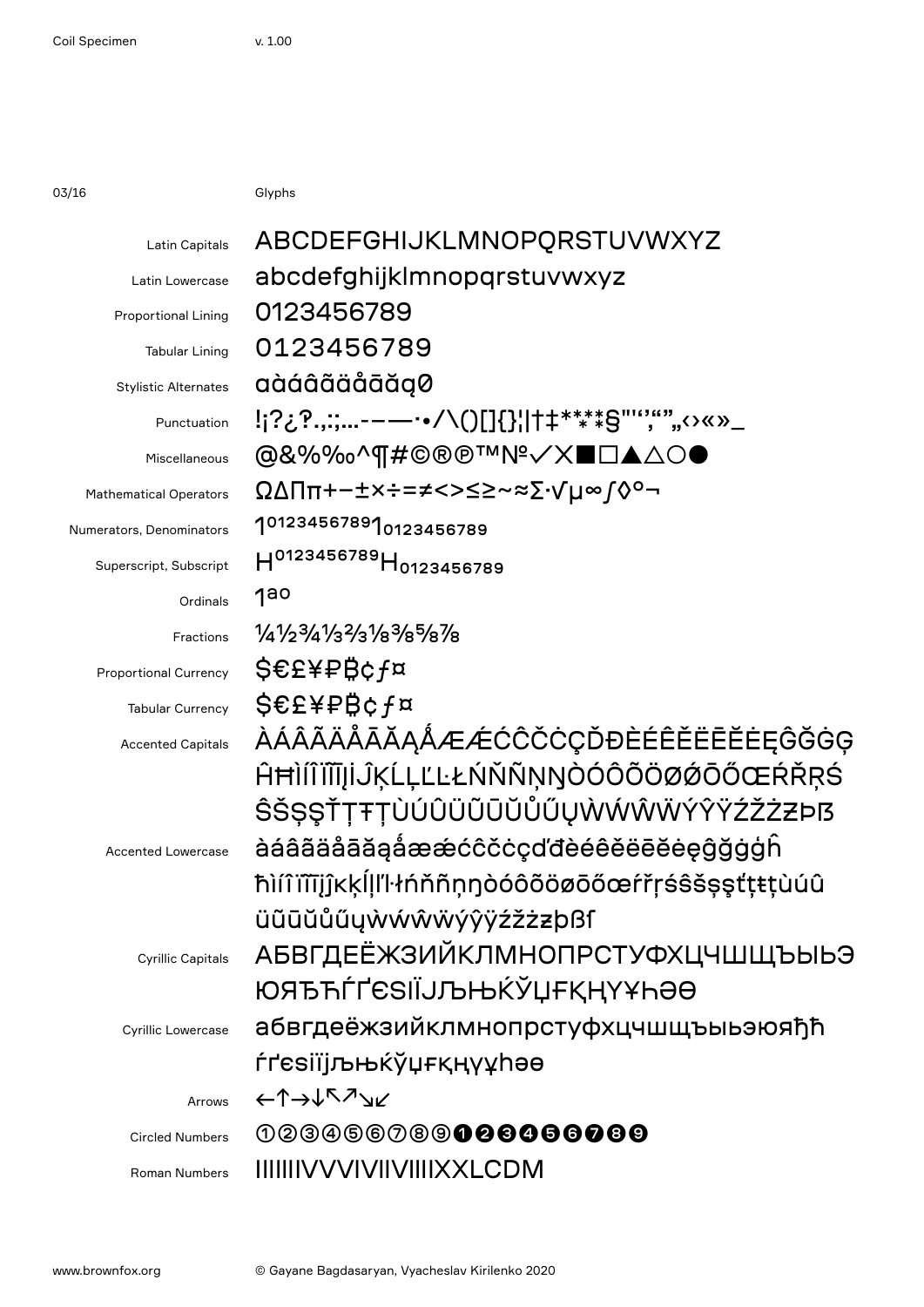04/16 Open Type Features (off/on)

| Case Sensitive           | ظHi «H» ن   | خ              |
|--------------------------|-------------|----------------|
|                          | OSLO-ROME   | C              |
| <b>Tabular Lining</b>    | 20,508      | $\overline{2}$ |
| Fraction                 | 25/6 59/100 | 2 <sub>5</sub> |
| Numerators, Denominators | 182142      | 1              |
| Superscript, Subscript   | West2 H2O   | V              |
| Ordinals                 | 1a          | 1              |
| a Alternate              | Amsterdam   | Д              |
| Arrows                   | $A - Z$     | д              |
| <b>Circled Figures</b>   |             | ල              |

(8)

 $\overline{O}$ 

Slashed Zero

Circled Figures Black

¿H¡ «H» OSLO—ROME 20.508 <sup>25</sup>/<sub>6</sub> 59/<sub>100</sub> 18<sup>2</sup> 14<sub>2</sub>  $\mathsf{Nest}^2\,\mathsf{H}_2\mathsf{O}$ 1a Amsterdam  $A \rightarrow Z$  $^\circledR$ (8)  $\ddot{\mathbf{e}}$ (8)

0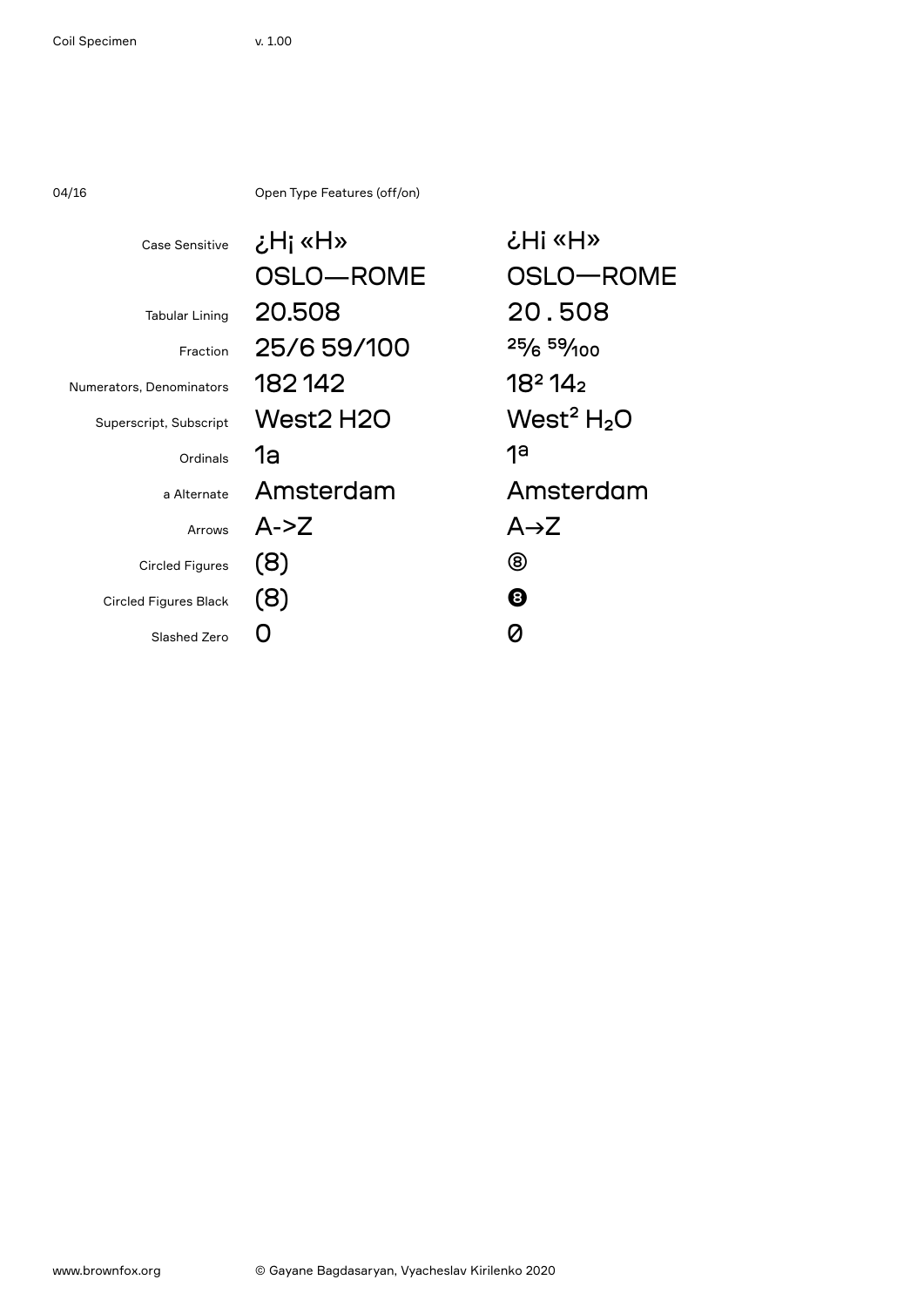05/16 Light

### 46 points, 50 leading

### The Norwegian historian Yngvar Nielsen was commissioned

36 points, 40 leading

24 points, 28 leading

The Norwegian historian Yngvar Nielsen was commissioned by the Norwegian government in 1889 to de-

The Norwegian historian Yngvar Nielsen was commissioned by the Norwegian government in 1889 to determine this question in order to settle the contemporary question of Sami land rights. He concluded that the Sami had lived no further south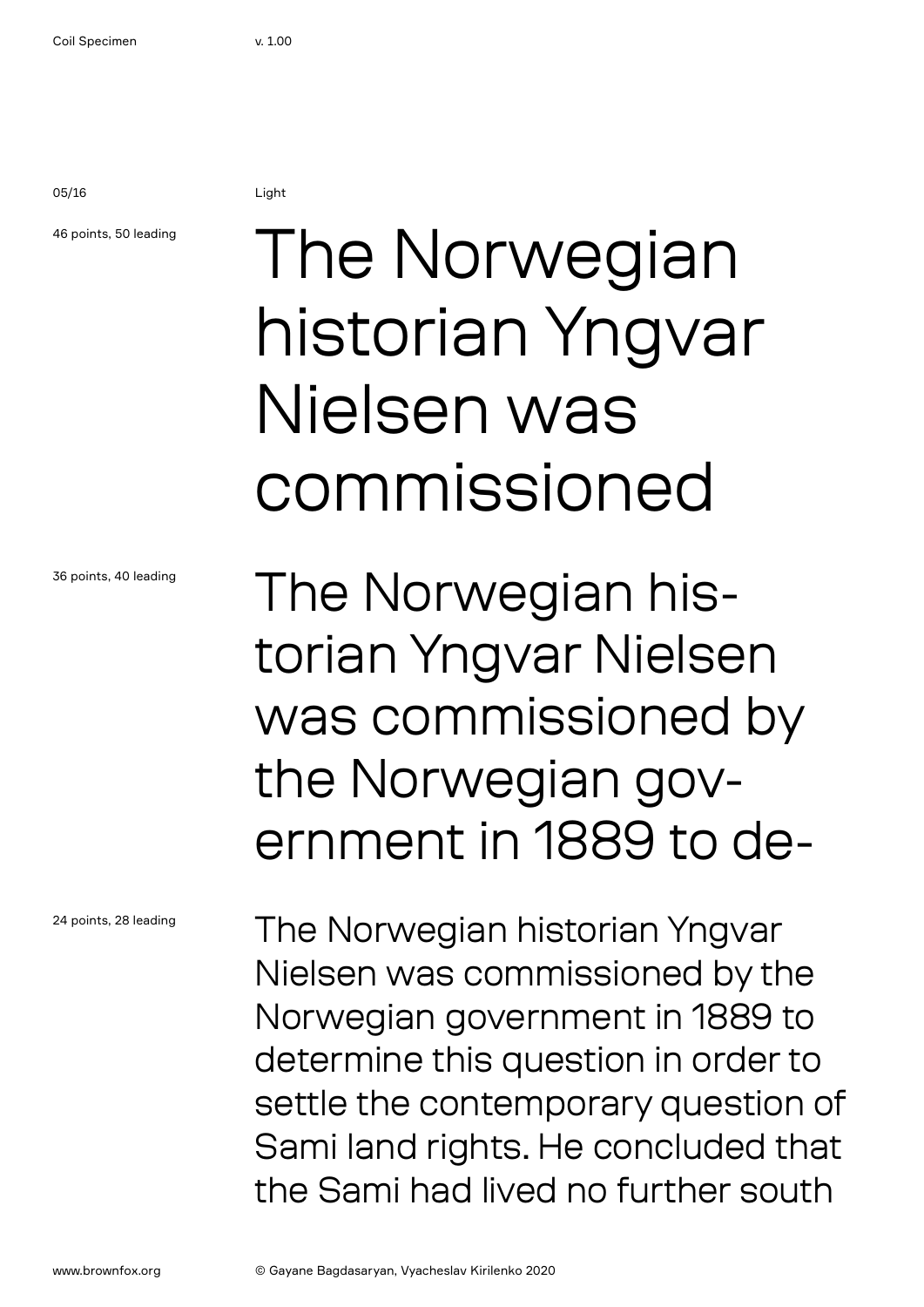### 06/16 Light

14 points, 18.5 leading The Norwegian historian Yngvar Nielsen was commissioned by the Norwegian government in 1889 to determine this question in order to settle the contemporary question of Sami land rights. He concluded that the Sami had lived no further south than Lierne in Nord-Trøndelag county until around 1500, when they had started moving south, reaching the area around Lake Femunden in the 18th century. This hypothesis is still accepted among many historians, but has been the subject of scholarly debate in the 21st century. In favour of Nielsen's view, it is pointed out that no Sami settlement to the south of Lierne in medieval times has left any traces in written sources. This ar-

12 points, 16 leading The Norwegian historian Yngvar Nielsen was commissioned by the Norwegian government in 1889 to determine this question in order to settle the contemporary question of Sami land rights. He concluded that the Sami had lived no further south than Lierne in Nord-Trøndelag county until around 1500, when they had started moving south, reaching the area around Lake Femunden in the 18th century. This hypothesis is still accepted among many historians, but has been the subject of scholarly debate in the 21st century. In favour of Nielsen's view, it is pointed out that no Sami settlement to the south of Lierne in medieval times has left any traces in written sources. This argument is countered by pointing out that the Sami culture was nomadic and non-literary, and as such would not be expected to leave written sources. In recent years, the number of archaeological finds that are interpreted as indicating a Sami presence in Southern

9 points, 12 leading

The Norwegian historian Yngvar Nielsen was commissioned by the Norwegian government in 1889 to determine this question in order to settle the contemporary question of Sami land rights. He concluded that the Sami had lived no further south than Lierne in Nord-Trøndelag county until around 1500, when they had started moving south, reaching the area around Lake Femunden in the 18th century. This hypothesis is still accepted among many historians, but has been the subject of scholarly debate in the 21st century. In favour of Nielsen's view, it is pointed out that no Sami settlement to the south of Lierne in medieval times has left any traces in written sources. This argument is countered by pointing out that

the Sami culture was nomadic and non-literary, and as such would not be expected to leave written sources. In recent years, the number of archaeological finds that are interpreted as indicating a Sami presence in Southern Norway in the Middle Ages, has increased. These includes foundations in Lesja, in Vang in Valdres and in Hol and Ål in Hallingdal. Proponents of the Sami interpretations of these finds assume a mixed populations of Norse and Sami people in the mountainous areas of Southern Norway in the Middle Ages. Up to around 1500 the Sami were mainly fishermen and trappers, usually in a combination, leading a nomadic lifestyle decided by the migrations of the reindeer. Around 1500, due to excessive hunting, again provoked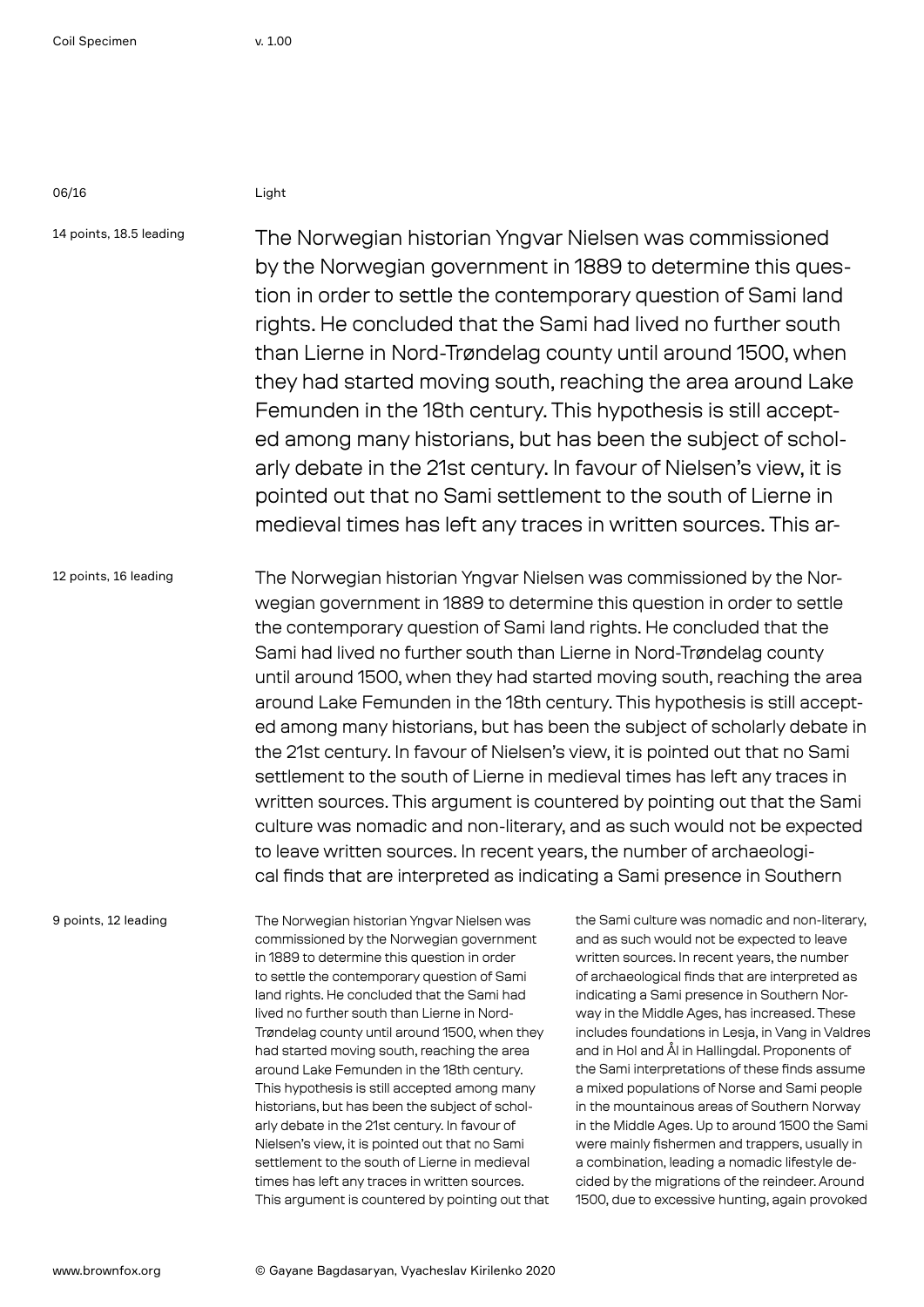07/16 Light

German, French 9 points, 12 leading

Danish, Spanish 9 points, 12 leading

Czech, Russian 9 points, 12 leading

Er warf sich auf sein Bett und nahm vom Waschtisch einen schönen Apfel, den er sich gestern abend für das Frühstück vorbereitet hatte. Jetzt war er sein einziges Frühstück und jedenfalls, wie er sich beim ersten großen Bissen versicherte, viel besser, als das Frühstück aus dem schmutzigen Nachtcafé gewesen wäre, das er durch die Gnade der Wächter hätte bekommen können. Er fühlte sich wohl und zuversichtlich, in der Bank versäumte er zwar heute vormittag seinen Dienst, aber das war bei der verhältnismäßig hohen Stellung, die er dort einnahm, leicht entschuldigt. Sollte er die wirkliche Entschuldigung anführen? Er gedachte es zu tun, Würde man ihm nicht glauben, was in diesem Fall begreiflich war, so konnte er

Dersom der ingen evig Bevidsthed var i et Menneske, dersom der til Grund for Alt kun laae en vildt gjærende Magt, der vridende sig i dunkle Lidenskaber frembragte Alt, hvad der var stort og hvad der var ubetydeligt, dersom en bundløs Tomhed, aldrig mættet, skjulte sig under Alt, hvad var da Livet Andet end Fortvivlelse? Dersom det forholdt sig saaledes, dersom der intet helligt Baand var, der sammenknyttede Menneskeheden, dersom den ene Slægt stod op efter den anden som Løvet i Skoven, dersom den ene Slægt afløste den anden som Fuglesangen i Skoven, dersom Slægten gik gjennem Verden, som Skibet gaaer gjennem Havet, som Veiret gjennem Ørkenen, en tankeløs og ufrugtbar Gjerning, dersom en evig Glemsel altid hung-

Pocítil tehdy nevysvětlitelnou lásku k té téměř neznámé dívce; zdálo se mu, že je to dítě, které někdo položil do ošatky vytřené smolou a poslal po vodě řeky, aby ji Tomáš vylovil na břeh své postele. Zůstala u něho týden, než se uzdravila, a pak zase odjela do svého města vzdáleného dvě stě kilometrů od Prahy. A tehdy přišla ta chvíle, o které jsem mluvil a která mi připadá jako klíč k jeho životu: stoj í u okna, dívá se do dvora na zdi protěj ších činžáků a přemýšlí: Má ji pozvat do Prahy natrvalo? Bál se té odpovědnosti. Kdyby ji teď k sobě pozval, přijela by za ním, aby mu nabídla celý svůj život. Anebo se j í už nemá hlásit? To by znamenalo, že Tereza zůstane servírkou v restauraci jednoho zapadlého města a on ji už nikdy neuvidí. Chtěl, aby za ním

Ma mère, quand il fut question d'avoir pour la première fois M. de Norpois à dîner, ayant exprimé le regret que le Professeur Cottard fût en voyage et qu'elle-même eût entièrement cessé de fréquenter Swann, car l'un et l'autre eussent sans doute intéressé l'ancien Ambassadeur, mon père répondit qu'un convive éminent, un savant illustre, comme Cottard, ne pouvait jamais mal faire dans un dîner, mais que Swann, avec son ostentation, avec sa manière de crier sur les toits ses moindres relations, était un vulgaire esbrouffeur que le Marquis de Norpois eût sans doute trouvé selon son expression, «puant». Or cette réponse de mon père demande quelques mots d'explication, certaines personnes se souvenant peut-être d'un

Muchos años después, frente al pelotón de fusilamiento, el coronel Aureliano Buendía había de recordar aquella tarde remota en que su padre lo llevó a conocer el hielo. Macondo era entonces una aldea de veinte casas de barro y cañabrava construidas a la orilla de un río de aguas diáfanas que se precipitaban por un lecho de piedras pulidas, blancas y enormes como huevos prehistóricos. El mundo era tan reciente, que muchas cosas carecían de nombre, y para mencionarlas había que señalarías con el dedo. Todos los años, por el mes de marzo, una familia de gitanos desarrapados plantaba su carpa cerca de la aldea, y con un grande alboroto de pitos y timbales daban a conocer los nuevos inventos. Primero llevaron

Сам Кречмар не только не был Магде противен—он даже нравился ей. У него была мягкая, благородная наружность, от него веяло душистым тальком и хорошим табаком. Разумеется, густое счастье её первой любви было неповторимо. Она запрещала себе вспоминать Мюллера, меловую бледность его щёк, горячий мясистый рот, длинные, всепонимающие руки. Когда она всё-таки вспоминала, как он покинул её, ей сразу опять хотелось выпрыгнуть из окна или открыть газовый кран. Кречмар мог до некоторой степени успокоить её, утолить жар,—как те прохладные листья подорожника, которые так приятно прикладывать к воспалённому месту. А кроме всего – Креч-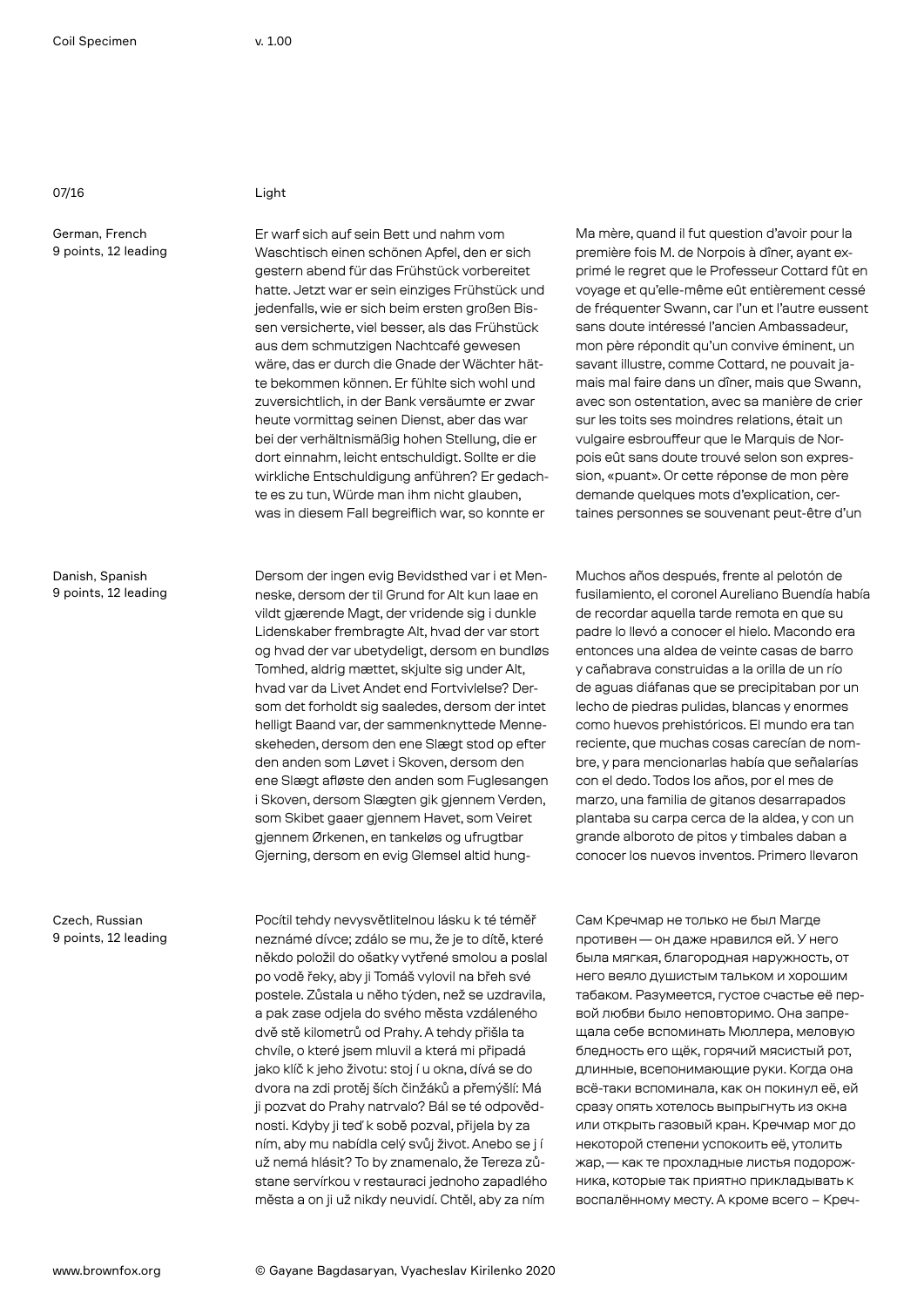08/16 Regular

### 46 points, 50 leading

# The Norwegian historian Yngvar Nielsen was commissioned

36 points, 40 leading

24 points, 28 leading

### The Norwegian historian Yngvar Nielsen was commissioned by the Norwegian government in 1889 to determine

The Norwegian historian Yngvar Nielsen was commissioned by the Norwegian government in 1889 to determine this question in order to settle the contemporary question of Sami land rights. He concluded that the Sami had lived no further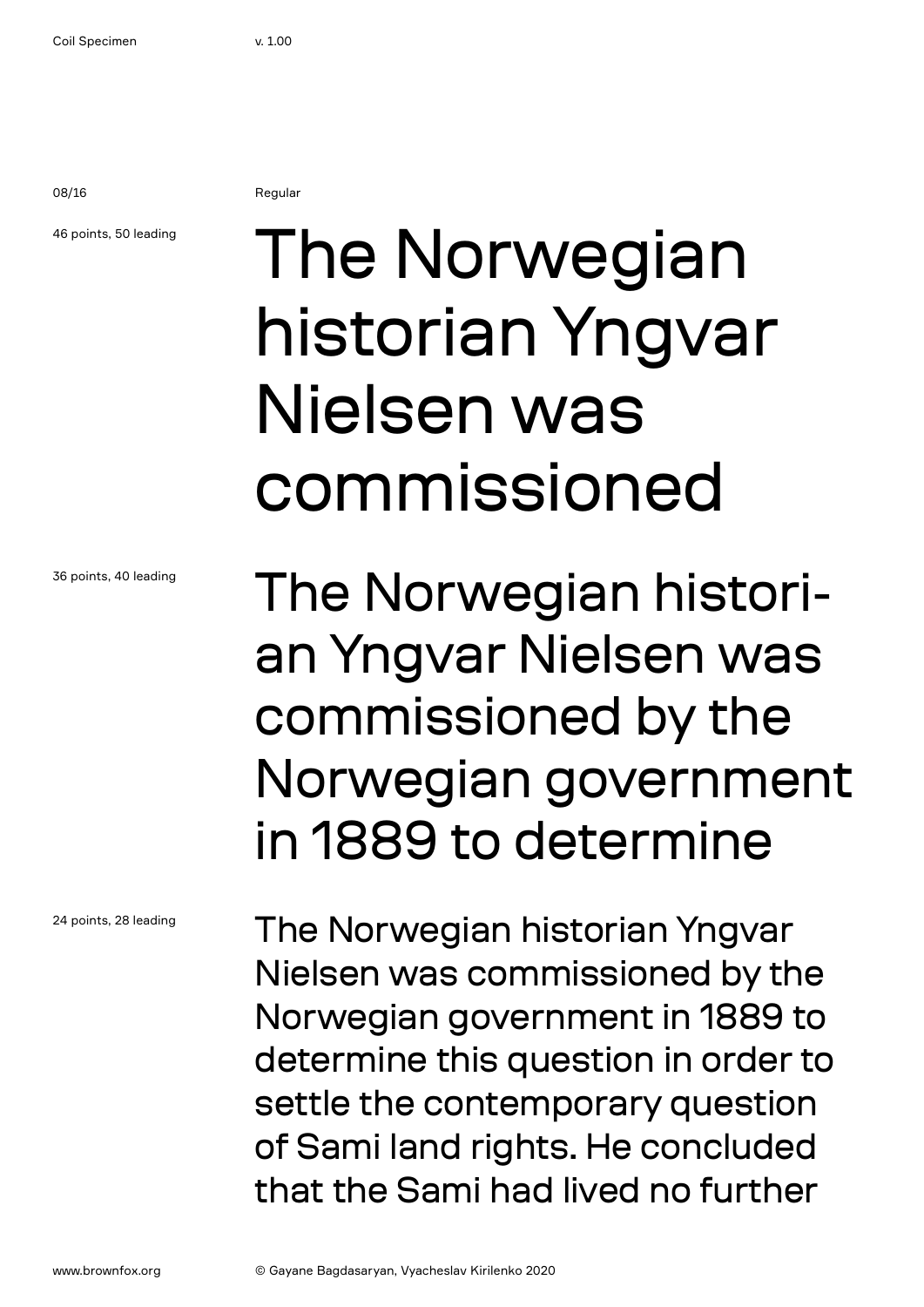|--|--|--|

### Regular

14 points, 18.5 leading The Norwegian historian Yngvar Nielsen was commissioned by the Norwegian government in 1889 to determine this question in order to settle the contemporary question of Sami land rights. He concluded that the Sami had lived no further south than Lierne in Nord-Trøndelag county until around 1500, when they had started moving south, reaching the area around Lake Femunden in the 18th century. This hypothesis is still accepted among many historians, but has been the subject of scholarly debate in the 21st century. In favour of Nielsen's view, it is pointed out that no Sami settlement to the south of Lierne in medieval times has left any traces in written sources. This

12 points, 16 leading The Norwegian historian Yngvar Nielsen was commissioned by the Norwegian government in 1889 to determine this question in order to settle the contemporary question of Sami land rights. He concluded that the Sami had lived no further south than Lierne in Nord-Trøndelag county until around 1500, when they had started moving south, reaching the area around Lake Femunden in the 18th century. This hypothesis is still accepted among many historians, but has been the subject of scholarly debate in the 21st century. In favour of Nielsen's view, it is pointed out that no Sami settlement to the south of Lierne in medieval times has left any traces in written sources. This argument is countered by pointing out that the Sami culture was nomadic and non-literary, and as such would not be expected to leave written sources. In recent years, the number of archaeological finds that are interpreted as indicating a Sami

9 points, 12 leading

The Norwegian historian Yngvar Nielsen was commissioned by the Norwegian government in 1889 to determine this question in order to settle the contemporary question of Sami land rights. He concluded that the Sami had lived no further south than Lierne in Nord-Trøndelag county until around 1500, when they had started moving south, reaching the area around Lake Femunden in the 18th century. This hypothesis is still accepted among many historians, but has been the subject of scholarly debate in the 21st century. In favour of Nielsen's view, it is pointed out that no Sami settlement to the south of Lierne in medieval times has left any traces in written sources. This argument is countered by pointing out

that the Sami culture was nomadic and nonliterary, and as such would not be expected to leave written sources. In recent years, the number of archaeological finds that are interpreted as indicating a Sami presence in Southern Norway in the Middle Ages, has increased. These includes foundations in Lesja, in Vang in Valdres and in Hol and Ål in Hallingdal. Proponents of the Sami interpretations of these finds assume a mixed populations of Norse and Sami people in the mountainous areas of Southern Norway in the Middle Ages. Up to around 1500 the Sami were mainly fishermen and trappers, usually in a combination, leading a nomadic lifestyle decided by the migrations of the reindeer. Around 1500, due to exces-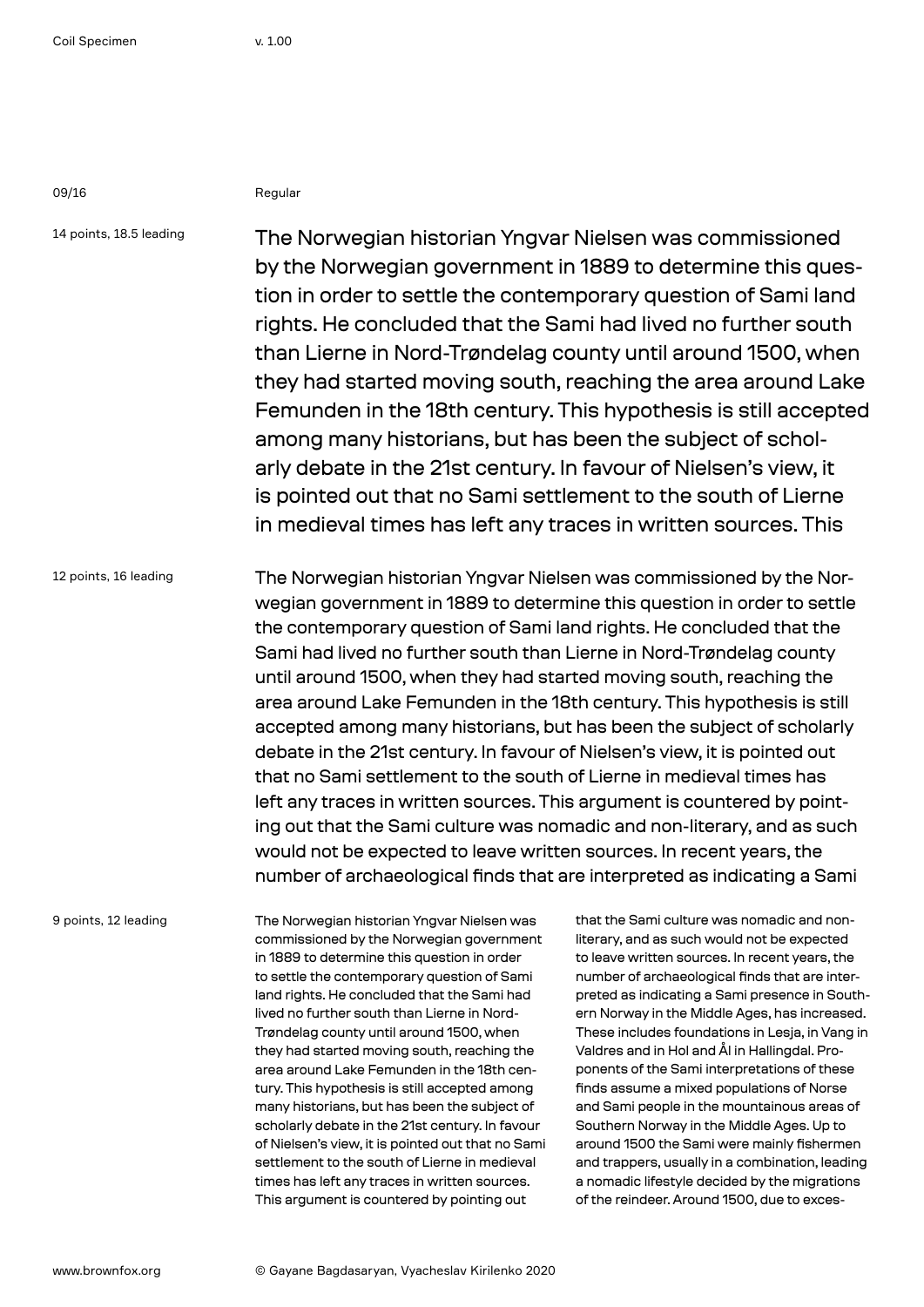German, French 9 points, 12 leading

Danish, Spanish 9 points, 12 leading

Czech, Russian 9 points, 12 leading

### 10/16 Regular

Er warf sich auf sein Bett und nahm vom Waschtisch einen schönen Apfel, den er sich gestern abend für das Frühstück vorbereitet hatte. Jetzt war er sein einziges Frühstück und jedenfalls, wie er sich beim ersten großen Bissen versicherte, viel besser, als das Frühstück aus dem schmutzigen Nachtcafé gewesen wäre, das er durch die Gnade der Wächter hätte bekommen können. Er fühlte sich wohl und zuversichtlich, in der Bank versäumte er zwar heute vormittag seinen Dienst, aber das war bei der verhältnismäßig hohen Stellung, die er dort einnahm, leicht entschuldigt. Sollte er die wirkliche Entschuldigung anführen? Er gedachte es zu tun, Würde man ihm nicht glauben, was in diesem Fall begreiflich war, so

Dersom der ingen evig Bevidsthed var i et Menneske, dersom der til Grund for Alt kun laae en vildt gjærende Magt, der vridende sig i dunkle Lidenskaber frembragte Alt, hvad der var stort og hvad der var ubetydeligt, dersom en bundløs Tomhed, aldrig mættet, skjulte sig under Alt, hvad var da Livet Andet end Fortvivlelse? Dersom det forholdt sig saaledes, dersom der intet helligt Baand var, der sammenknyttede Menneskeheden, dersom den ene Slægt stod op efter den anden som Løvet i Skoven, dersom den ene Slægt afløste den anden som Fuglesangen i Skoven, dersom Slægten gik gjennem Verden, som Skibet gaaer gjennem Havet, som Veiret gjennem Ørkenen, en tankeløs og ufrugtbar Gjerning,

Pocítil tehdy nevysvětlitelnou lásku k té téměř neznámé dívce; zdálo se mu, že je to dítě, které někdo položil do ošatky vytřené smolou a poslal po vodě řeky, aby ji Tomáš vylovil na břeh své postele. Zůstala u něho týden, než se uzdravila, a pak zase odjela do svého města vzdáleného dvě stě kilometrů od Prahy. A tehdy přišla ta chvíle, o které jsem mluvil a která mi připadá jako klíč k jeho životu: stoj í u okna, dívá se do dvora na zdi protěj ších činžáků a přemýšlí: Má ji pozvat do Prahy natrvalo? Bál se té odpovědnosti. Kdyby ji teď k sobě pozval, přijela by za ním, aby mu nabídla celý svůj život. Anebo se j í už nemá hlásit? To by znamenalo, že Tereza zůstane servírkou v restauraci jednoho zapadlého města a on ji už

Ma mère, quand il fut question d'avoir pour la première fois M. de Norpois à dîner, ayant exprimé le regret que le Professeur Cottard fût en voyage et qu'elle-même eût entièrement cessé de fréquenter Swann, car l'un et l'autre eussent sans doute intéressé l'ancien Ambassadeur, mon père répondit qu'un convive éminent, un savant illustre, comme Cottard, ne pouvait jamais mal faire dans un dîner, mais que Swann, avec son ostentation, avec sa manière de crier sur les toits ses moindres relations, était un vulgaire esbrouffeur que le Marquis de Norpois eût sans doute trouvé selon son expression, «puant». Or cette réponse de mon père demande quelques mots d'explication, certaines personnes se souvenant

Muchos años después, frente al pelotón de fusilamiento, el coronel Aureliano Buendía había de recordar aquella tarde remota en que su padre lo llevó a conocer el hielo. Macondo era entonces una aldea de veinte casas de barro y cañabrava construidas a la orilla de un río de aguas diáfanas que se precipitaban por un lecho de piedras pulidas, blancas y enormes como huevos prehistóricos. El mundo era tan reciente, que muchas cosas carecían de nombre, y para mencionarlas había que señalarías con el dedo. Todos los años, por el mes de marzo, una familia de gitanos desarrapados plantaba su carpa cerca de la aldea, y con un grande alboroto de pitos y timbales daban a conocer los nuevos inventos. Primero llevaron

Сам Кречмар не только не был Магде противен—он даже нравился ей. У него была мягкая, благородная наружность, от него веяло душистым тальком и хорошим табаком. Разумеется, густое счастье её первой любви было неповторимо. Она запрещала себе вспоминать Мюллера, меловую бледность его щёк, горячий мясистый рот, длинные, всепонимающие руки. Когда она всё-таки вспоминала, как он покинул её, ей сразу опять хотелось выпрыгнуть из окна или открыть газовый кран. Кречмар мог до некоторой степени успокоить её, утолить жар,—как те прохладные листья подорожника, которые так приятно прикладывать к воспалённому месту. А кроме всего – Креч-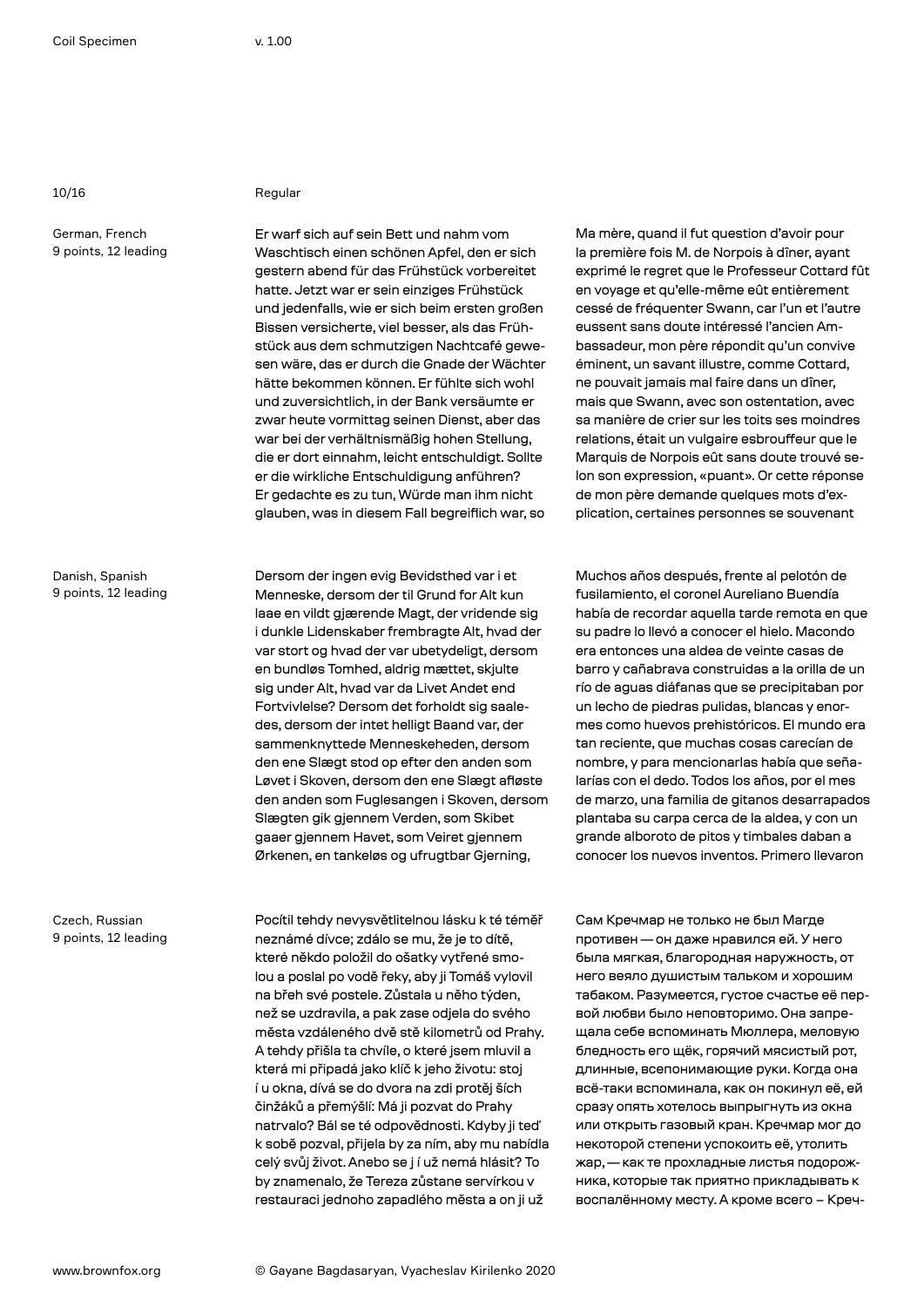11/16 Medium

### 46 points, 50 leading

# The Norwegian historian Yngvar Nielsen was commissioned

36 points, 40 leading

24 points, 28 leading

### The Norwegian historian Yngvar Nielsen was commissioned by the Norwegian government in 1889 to determine

The Norwegian historian Yngvar Nielsen was commissioned by the Norwegian government in 1889 to determine this question in order to settle the contemporary question of Sami land rights. He concluded that the Sami had lived no further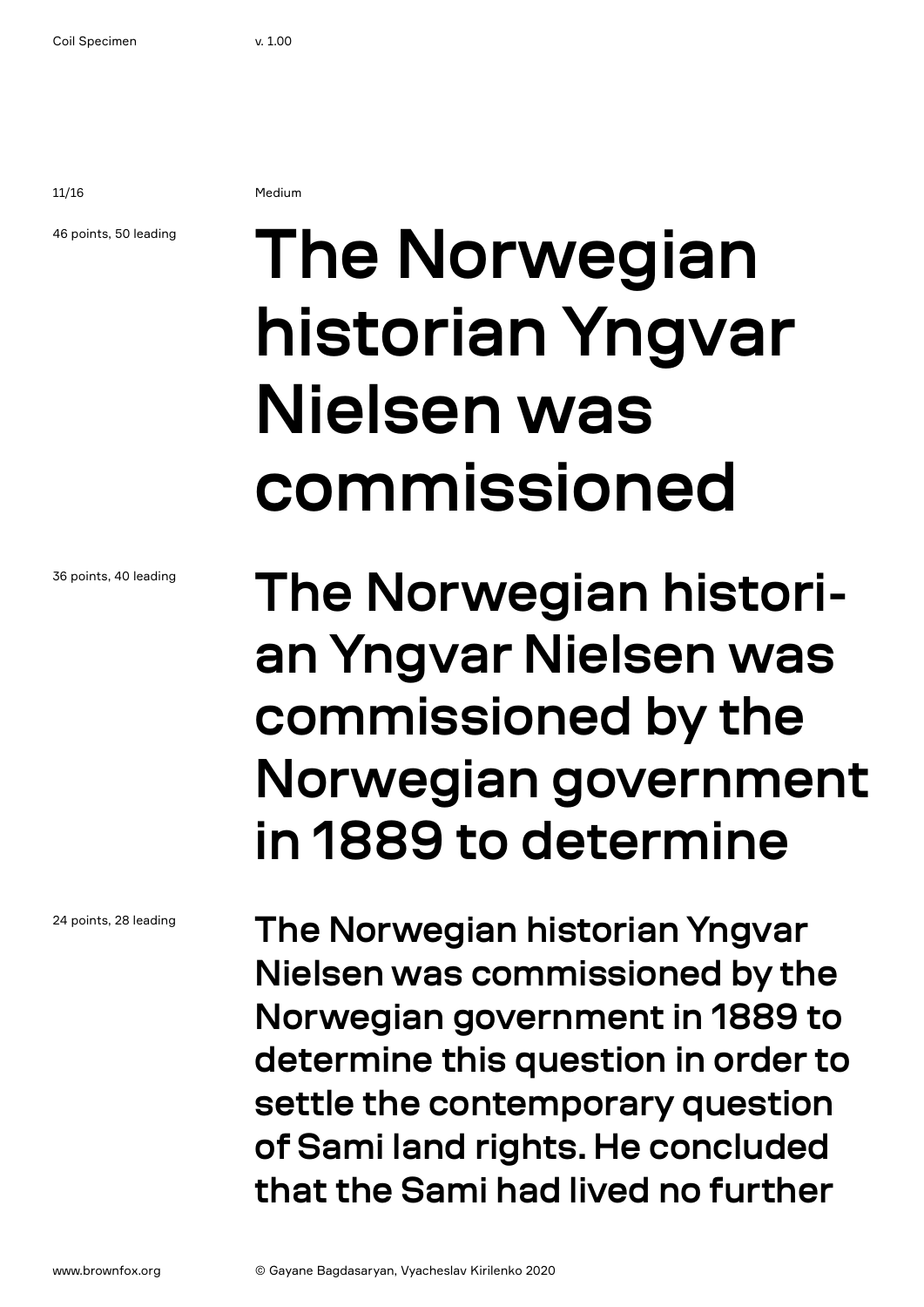### 12/16 Medium

14 points, 18.5 leading

The Norwegian historian Yngvar Nielsen was commissioned by the Norwegian government in 1889 to determine this question in order to settle the contemporary question of Sami land rights. He concluded that the Sami had lived no further south than Lierne in Nord-Trøndelag county until around 1500, when they had started moving south, reaching the area around Lake Femunden in the 18th century. This hypothesis is still accepted among many historians, but has been the subject of scholarly debate in the 21st century. In favour of Nielsen's view, it is pointed out that no Sami settlement to the south of Lierne in medieval times has left any

12 points, 16 leading The Norwegian historian Yngvar Nielsen was commissioned by the Norwegian government in 1889 to determine this question in order to settle the contemporary question of Sami land rights. He concluded that the Sami had lived no further south than Lierne in Nord-Trøndelag county until around 1500, when they had started moving south, reaching the area around Lake Femunden in the 18th century. This hypothesis is still accepted among many historians, but has been the subject of scholarly debate in the 21st century. In favour of Nielsen's view, it is pointed out that no Sami settlement to the south of Lierne in medieval times has left any traces in written sources. This argument is countered by pointing out that the Sami culture was nomadic and nonliterary, and as such would not be expected to leave written sources. In recent years, the number of archaeological finds that are interpreted

9 points, 12 leading

The Norwegian historian Yngvar Nielsen was commissioned by the Norwegian government in 1889 to determine this question in order to settle the contemporary question of Sami land rights. He concluded that the Sami had lived no further south than Lierne in Nord-Trøndelag county until around 1500, when they had started moving south, reaching the area around Lake Femunden in the 18th century. This hypothesis is still accepted among many historians, but has been the subject of scholarly debate in the 21st century. In favour of Nielsen's view, it is pointed out that no Sami settlement to the south of Lierne in medieval times has left any traces in written sources. This argument is countered

by pointing out that the Sami culture was nomadic and non-literary, and as such would not be expected to leave written sources. In recent years, the number of archaeological finds that are interpreted as indicating a Sami presence in Southern Norway in the Middle Ages, has increased. These includes foundations in Lesja, in Vang in Valdres and in Hol and Ål in Hallingdal. Proponents of the Sami interpretations of these finds assume a mixed populations of Norse and Sami people in the mountainous areas of Southern Norway in the Middle Ages. Up to around 1500 the Sami were mainly fishermen and trappers, usually in a combination, leading a nomadic lifestyle decided by the migrations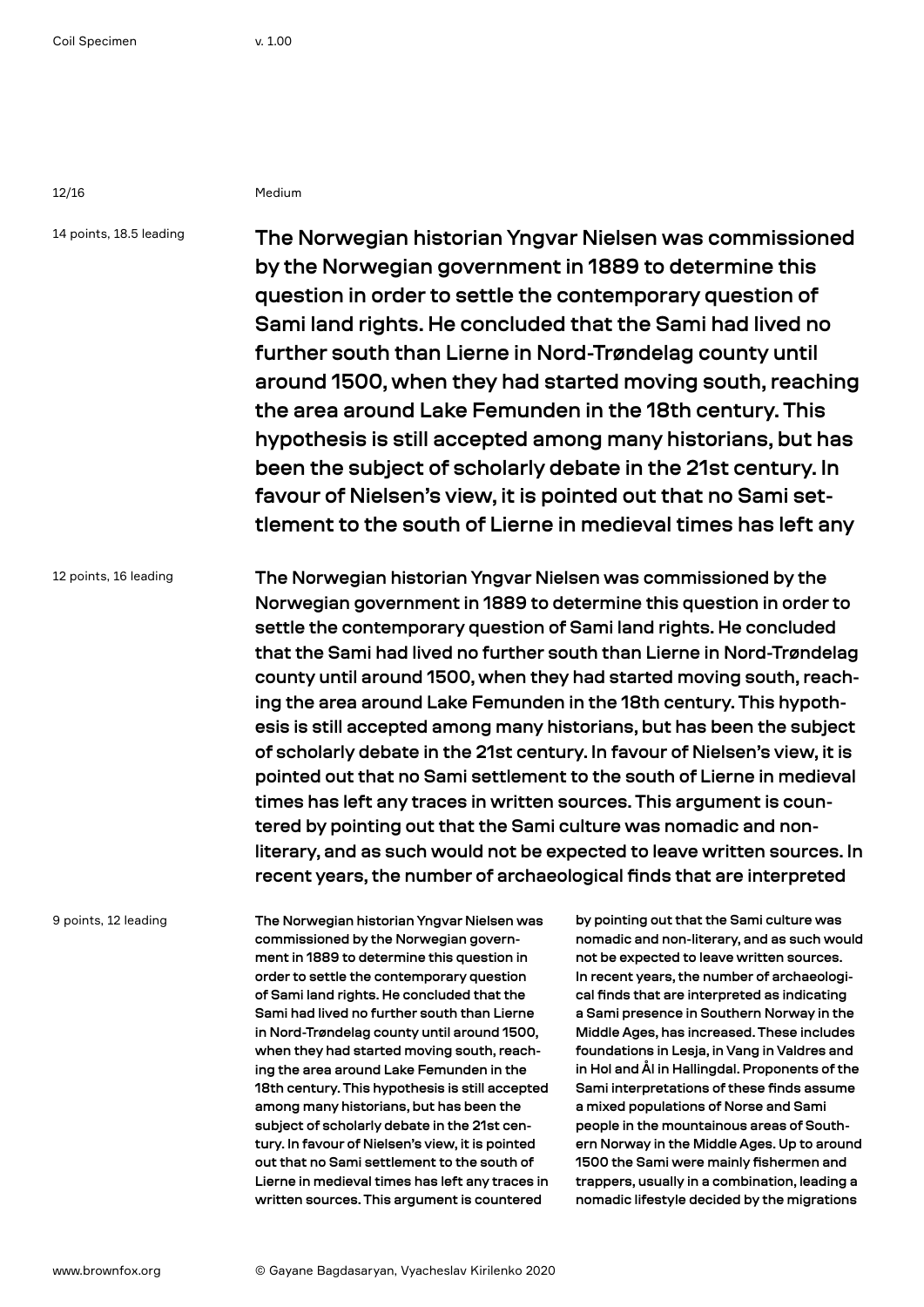German, French 9 points, 12 leading

Danish, Spanish 9 points, 12 leading

Czech, Russian 9 points, 12 leading

### 13/16 Medium

Er warf sich auf sein Bett und nahm vom Waschtisch einen schönen Apfel, den er sich gestern abend für das Frühstück vorbereitet hatte. Jetzt war er sein einziges Frühstück und jedenfalls, wie er sich beim ersten großen Bissen versicherte, viel besser, als das Frühstück aus dem schmutzigen Nachtcafé gewesen wäre, das er durch die Gnade der Wächter hätte bekommen können. Er fühlte sich wohl und zuversichtlich, in der Bank versäumte er zwar heute vormittag seinen Dienst, aber das war bei der verhältnismäßig hohen Stellung, die er dort einnahm, leicht entschuldigt. Sollte er die wirkliche Entschuldigung anführen? Er gedachte es zu tun, Würde man ihm nicht glauben, was in

Dersom der ingen evig Bevidsthed var i et Menneske, dersom der til Grund for Alt kun laae en vildt gjærende Magt, der vridende sig i dunkle Lidenskaber frembragte Alt, hvad der var stort og hvad der var ubetydeligt, dersom en bundløs Tomhed, aldrig mættet, skjulte sig under Alt, hvad var da Livet Andet end Fortvivlelse? Dersom det forholdt sig saaledes, dersom der intet helligt Baand var, der sammenknyttede Menneskeheden, dersom den ene Slægt stod op efter den anden som Løvet i Skoven, dersom den ene Slægt afløste den anden som Fuglesangen i Skoven, dersom Slægten gik gjennem Verden, som Skibet gaaer gjennem Havet, som Veiret gjennem Ørkenen, en tankeløs og ufrugtbar

Pocítil tehdy nevysvětlitelnou lásku k té téměř neznámé dívce; zdálo se mu, že je to dítě, které někdo položil do ošatky vytřené smolou a poslal po vodě řeky, aby ji Tomáš vylovil na břeh své postele. Zůstala u něho týden, než se uzdravila, a pak zase odjela do svého města vzdáleného dvě stě kilometrů od Prahy. A tehdy přišla ta chvíle, o které jsem mluvil a která mi připadá jako klíč k jeho životu: stoj í u okna, dívá se do dvora na zdi protěj ších činžáků a přemýšlí: Má ji pozvat do Prahy natrvalo? Bál se té odpovědnosti. Kdyby ji teď k sobě pozval, přijela by za ním, aby mu nabídla celý svůj život. Anebo se j í už nemá hlásit? To by znamenalo, že Tereza zůstane servírkou v restauraci jednoho zapadlého města a on ji už Ma mère, quand il fut question d'avoir pour la première fois M. de Norpois à dîner, ayant exprimé le regret que le Professeur Cottard fût en voyage et qu'elle-même eût entièrement cessé de fréquenter Swann, car l'un et l'autre eussent sans doute intéressé l'ancien Ambassadeur, mon père répondit qu'un convive éminent, un savant illustre, comme Cottard, ne pouvait jamais mal faire dans un dîner, mais que Swann, avec son ostentation, avec sa manière de crier sur les toits ses moindres relations, était un vulgaire esbrouffeur que le Marquis de Norpois eût sans doute trouvé selon son expression, «puant». Or cette réponse de mon père demande quelques mots d'explication, certaines personnes

Muchos años después, frente al pelotón de fusilamiento, el coronel Aureliano Buendía había de recordar aquella tarde remota en que su padre lo llevó a conocer el hielo. Macondo era entonces una aldea de veinte casas de barro y cañabrava construidas a la orilla de un río de aguas diáfanas que se precipitaban por un lecho de piedras pulidas, blancas y enormes como huevos prehistóricos. El mundo era tan reciente, que muchas cosas carecían de nombre, y para mencionarlas había que señalarías con el dedo. Todos los años, por el mes de marzo, una familia de gitanos desarrapados plantaba su carpa cerca de la aldea, y con un grande alboroto de pitos y timbales daban a conocer los nuevos

Сам Кречмар не только не был Магде противен—он даже нравился ей. У него была мягкая, благородная наружность, от него веяло душистым тальком и хорошим табаком. Разумеется, густое счастье её первой любви было неповторимо. Она запрещала себе вспоминать Мюллера, меловую бледность его щёк, горячий мясистый рот, длинные, всепонимающие руки. Когда она всё-таки вспоминала, как он покинул её, ей сразу опять хотелось выпрыгнуть из окна или открыть газовый кран. Кречмар мог до некоторой степени успокоить её, утолить жар,—как те прохладные листья подорожника, которые так приятно прикладывать к воспалённому месту. А кроме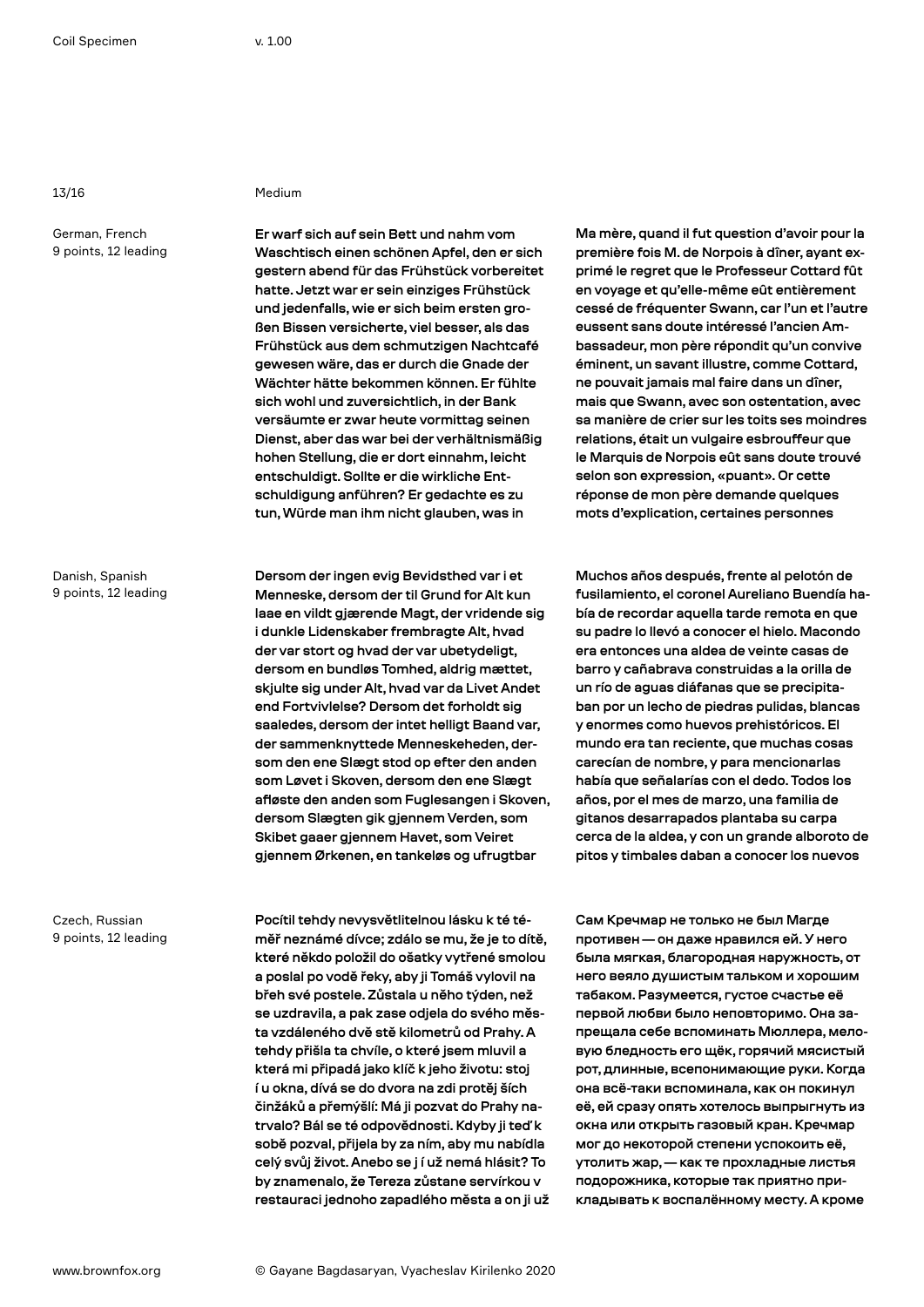14/16 Bold

### 46 points, 50 leading

# **The Norwegian historian Yngvar Nielsen was commissioned**

36 points, 40 leading

**The Norwegian historian Yngvar Nielsen was commissioned by the Norwegian government in 1889 to** 

**The Norwegian historian Yngvar Nielsen was commissioned by the Norwegian government in 1889 to determine this question in order to settle the contemporary question of Sami land rights. He concluded that the Sami had lived no further** 

24 points, 28 leading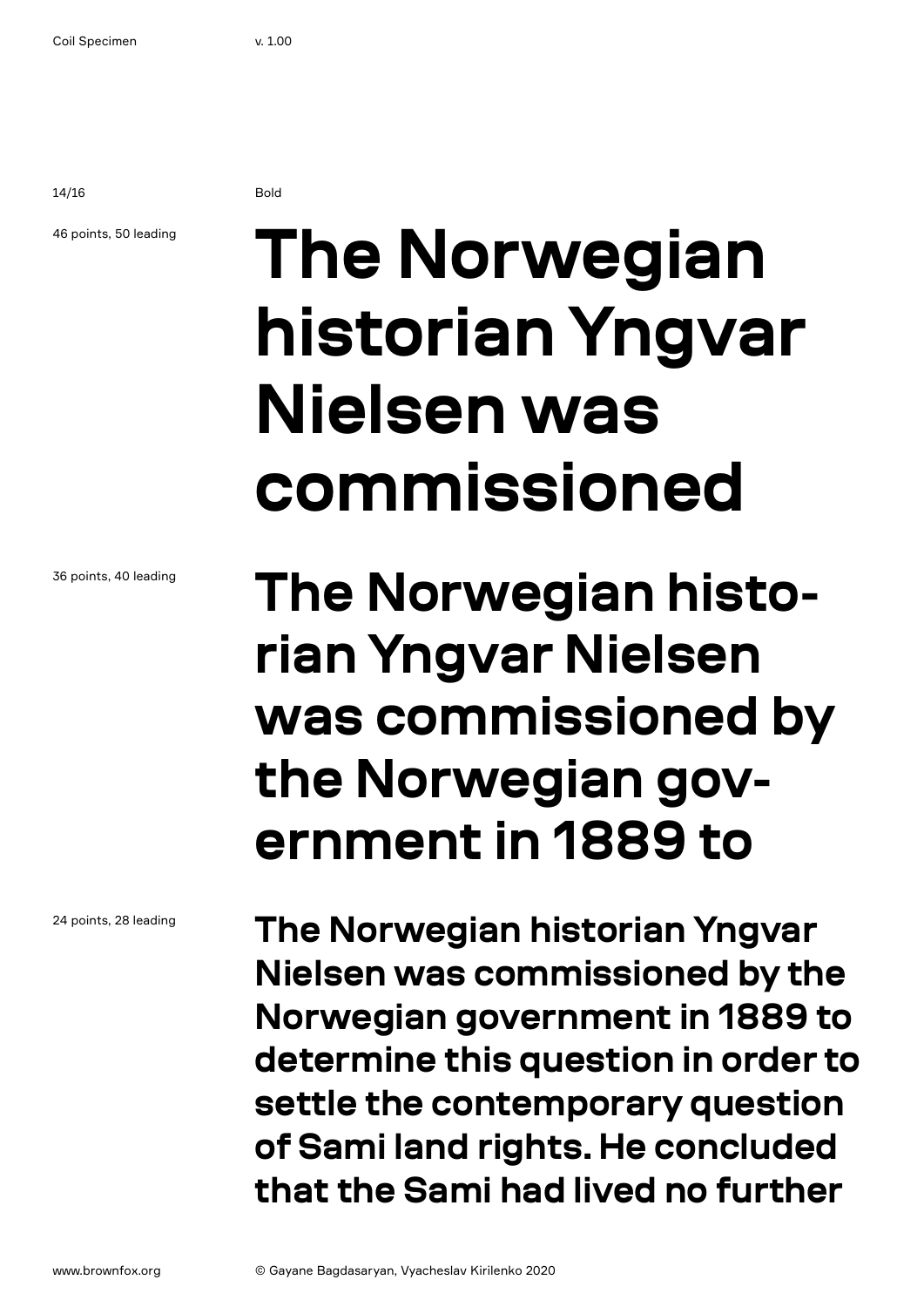15/16 Bold

14 points, 18.5 leading

**The Norwegian historian Yngvar Nielsen was commissioned by the Norwegian government in 1889 to determine this question in order to settle the contemporary question of Sami land rights. He concluded that the Sami had lived no further south than Lierne in Nord-Trøndelag county until around 1500, when they had started moving south, reaching the area around Lake Femunden in the 18th century. This hypothesis is still accepted among many historians, but has been the subject of scholarly debate in the 21st century. In favour of Nielsen's view, it is pointed out that no Sami settlement to the south of Lierne in medieval times has left any** 

12 points, 16 leading **The Norwegian historian Yngvar Nielsen was commissioned by the Norwegian government in 1889 to determine this question in order to settle the contemporary question of Sami land rights. He concluded that the Sami had lived no further south than Lierne in Nord-Trøndelag county until around 1500, when they had started moving south, reaching the area around Lake Femunden in the 18th century. This hypothesis is still accepted among many historians, but has been the subject of scholarly debate in the 21st century. In favour of Nielsen's view, it is pointed out that no Sami settlement to the south of Lierne in medieval times has left any traces in written sources. This argument is countered by pointing out that the Sami culture was nomadic and non-literary, and as such would not be expected to leave written sources. In recent years, the number of archaeological finds that are interpreted** 

9 points, 12 leading

**The Norwegian historian Yngvar Nielsen was commissioned by the Norwegian government in 1889 to determine this question in order to settle the contemporary question of Sami land rights. He concluded that the Sami had lived no further south than Lierne in Nord-Trøndelag county until around 1500, when they had started moving south, reaching the area around Lake Femunden in the 18th century. This hypothesis is still accepted among many historians, but has been the subject of scholarly debate in the 21st century. In favour of Nielsen's view, it is pointed out that no Sami settlement to the south of Lierne in medieval times has left any traces in written sources. This argu-** **ment is countered by pointing out that the Sami culture was nomadic and non-literary, and as such would not be expected to leave written sources. In recent years, the number of archaeological finds that are interpreted as indicating a Sami presence in Southern Norway in the Middle Ages, has increased. These includes foundations in Lesja, in Vang in Valdres and in Hol and Ål in Hallingdal. Proponents of the Sami interpretations of these finds assume a mixed populations of Norse and Sami people in the mountainous areas of Southern Norway in the Middle Ages. Up to around 1500 the Sami were mainly fishermen and trappers, usually in a combination, leading a nomadic lifestyle decided by the**